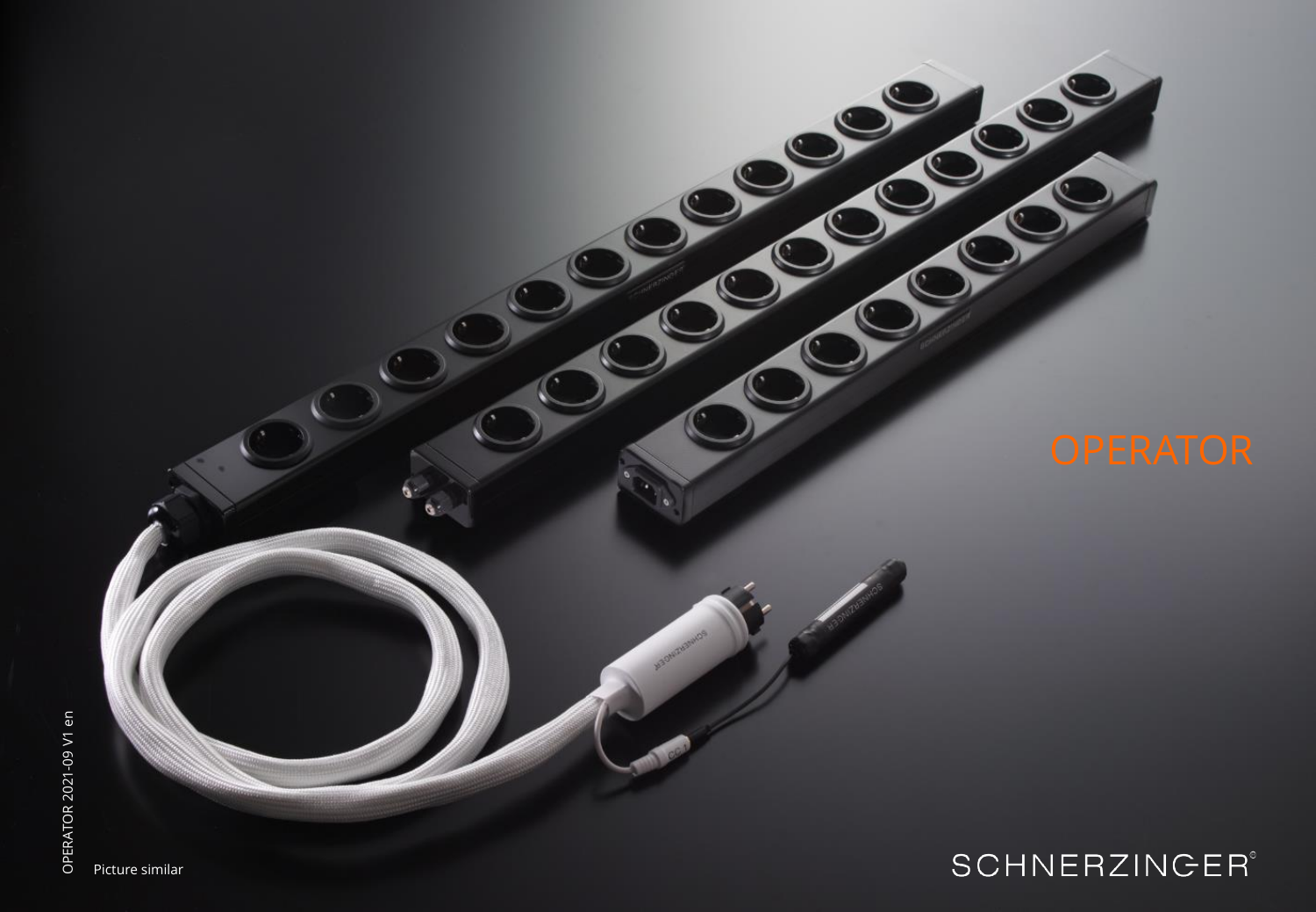Dear customer,

Thank you for your purchase of a SCHNERZINGER product.

Please take the time to precisely read the information in this guide. You will find important instructions to use your product and hints for the optimal integration into your HiFi system.

This guide facilitates your use of the product, promotes understanding its functional characteristics and helps you to obtain the full efficiency of the product.

We hope you enjoy your new SCHNERZINGER product.

Please clean the product with a non-scratching dry duster only. Avoid using cleaning agents.

A potting compound in the devices protects the innovative GIGA CANCELING technology with its particular electrical components specially manufactured for SCHNERZINGER against direct access and screening via X-ray or magnetic field applications. A slight rustling caused by this potting compound is normal and does not result in any functional impairment. There are no informed crystals in the devices.

In case of malfunctions contact your SCHNERZINGER dealer. Please do not attempt to service the device yourself or to open it, in that case you will lose your entitlement for our manufacturer warranty.

In the case of damages at the power plug or power cable please initiate an exchange at SCHNERZINGER via your dealer.

## **Package Contents**

#### **OPERATOR**

With a fixed intelligent power feed system or alternatively with an IEC power socket

#### **Dimensions and weight** (I x w x h in cm; weight in kg) OPERATOR 8 60 x 6.5 x 4; 2.5 OPERATOR 12 82 x 6.5 x 4; 3

# **Safety instructions**

### **The product must NOT:**

- be plugged one behind the other
- be operated in a covered manner

Use is only permitted in dry rooms.

### **Contents**:

#### OPERATOR

BIDIRECTIONAL BARRIER

Connecting the OPERATOR to the power grid

Connecting the HiFi components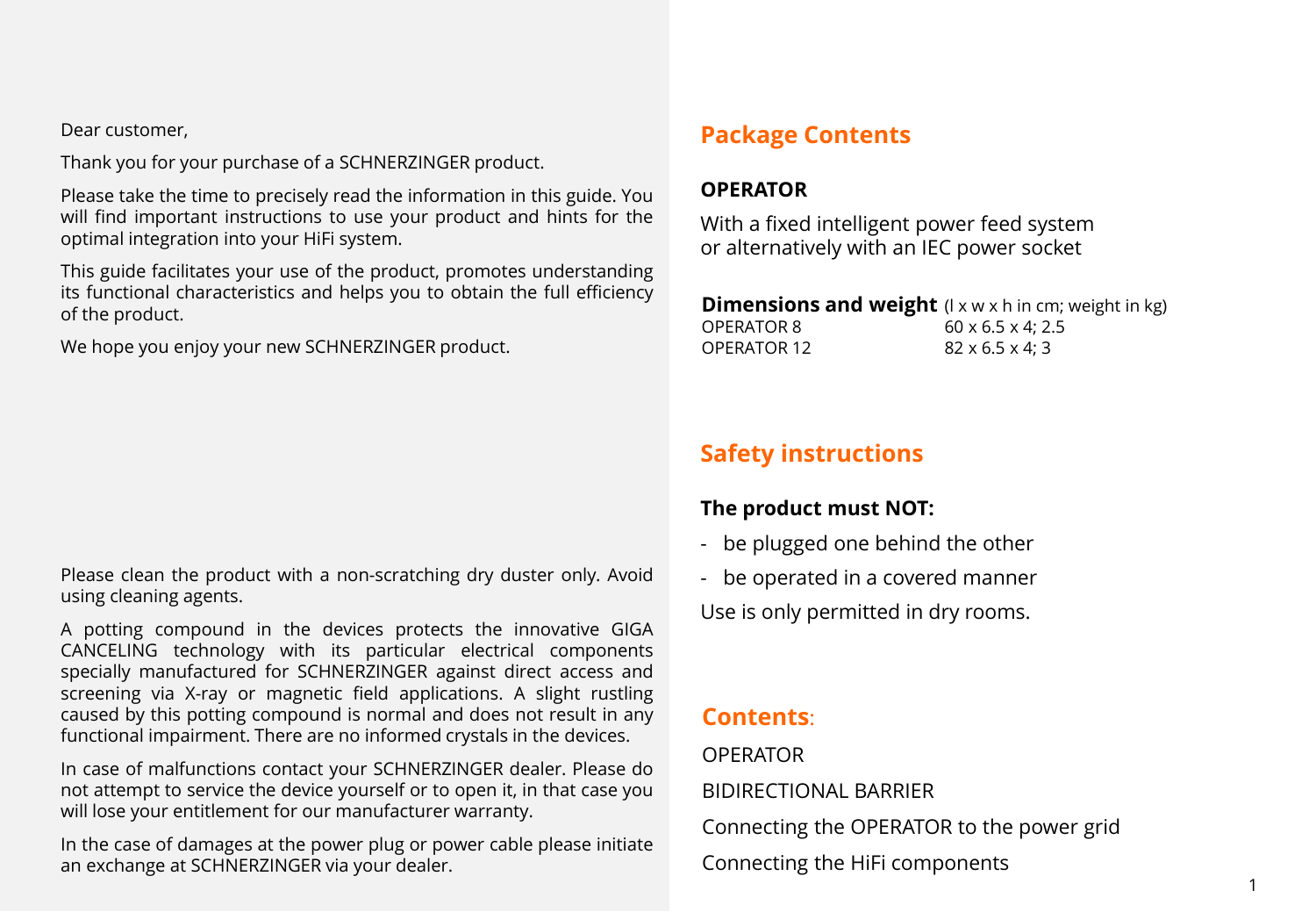### **OPERATOR**

The **OPERATOR** is a mains strip for up to 8 resp. 12 devices, ensuring a new quality of full speed processing of current pulses, thanks to the SCHNERZINGER ATOMIC BONDING formatting processes.

The OPERATOR is optionally available:

- with a fixed bidirectional operating power feed
- with an IEC power socket

The OPERATOR does not provide protection against electrical interference fields - this function is carried out by: **OPERATOR PROTECTOR** – interferences resulting from the domestic power grid **POWER GUARD** – interferences resulting from the domestic power grid, radiating into the direct environment

The use of a **CABLE PROTECTOR** relates to the protection of the cable; it does not substitute the use of an OPERATOR PROTECTOR or POWER GUARD.



**POWER GUARD** port (first socket, possible use of another one at the last socket)

#### **OPERATOR PROTECTOR**

port (either left or right port, test better variant – also the use of two OPERATOR PROTECTORS is possible)

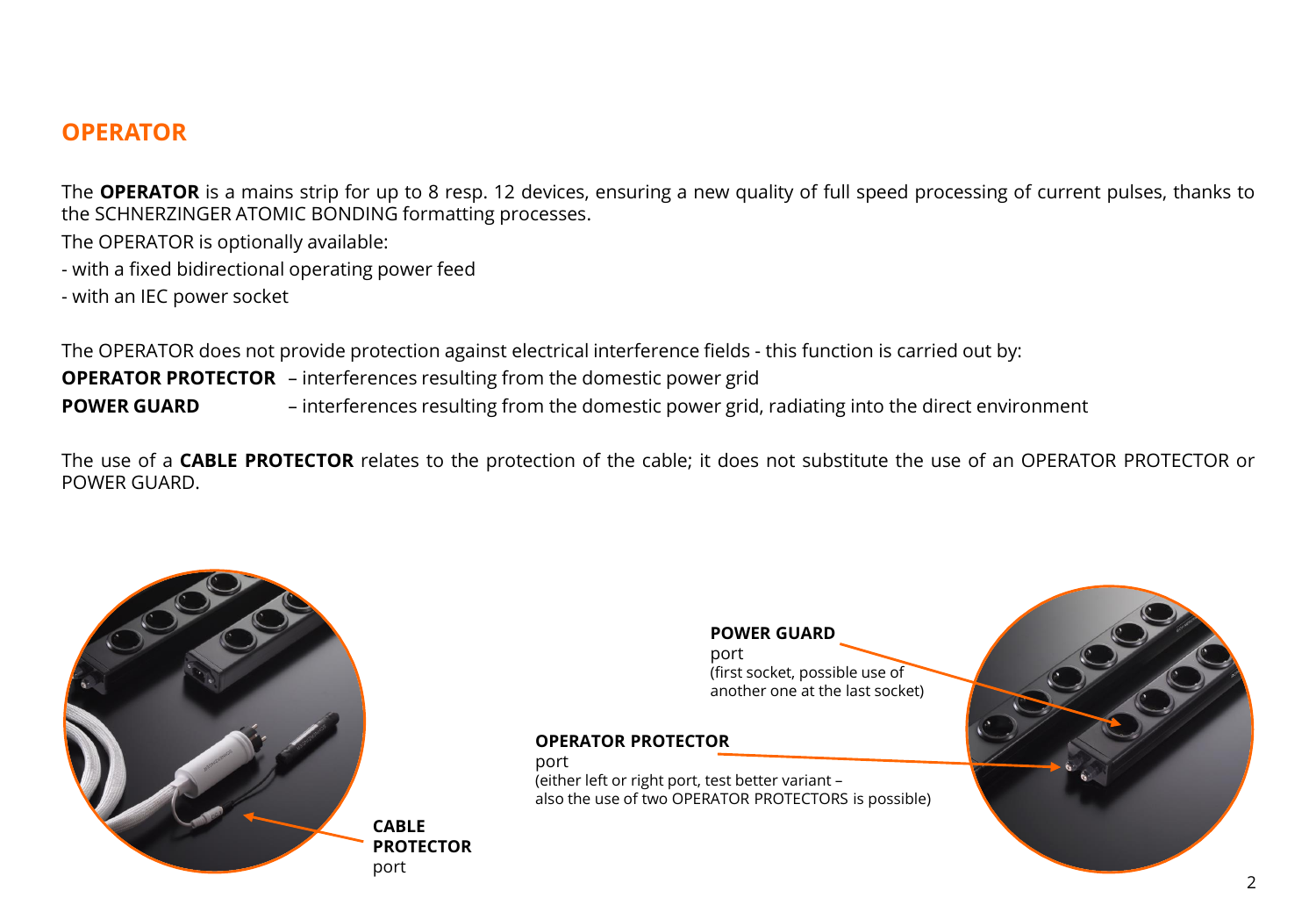### **BIDIRECTIONAL BARRIER**

Thanks to **ATOMIC BONDING** formatted conductor material, all SCHNERZINGER **POWER PRODUCTS** transmit even the highest current pulse peaks at full speed.

In addition, the OPERATOR forms a **bidirectional barrier** when used in conjunction with an **OPERATOR PROTECTOR** or **POWER GUARD**:

- external interfering fields radiating from the power grid or the cables are blocked
- Internal electrical interfering fields caused by the HiFi devices themselves are not transferred to other HiFi devices but dissipated outwards.

Each SCHNERZINGER product can be used on its own. But using SCHNERZINGER products throughout will result in a closed system in which the bidirectional effect remains uninterrupted.

This includes the use of SCHNERZINGER **POWER CORDS** with **CABLE PROTECTOR**.

#### **Connecting the NEW INNOVATOR to the power grid**

A silver dot shows the correct phase of the plug of the fixed bidirectional operating power feed, for proper connection measure the phase of your socket.

In case of an OPERATOR without a SCHNERZINGER power feed system it's absolutely recommended to use a current SCHNERZINGER POWER CORD as power feed, so that the bidirectional mode of action will not be interrupted.